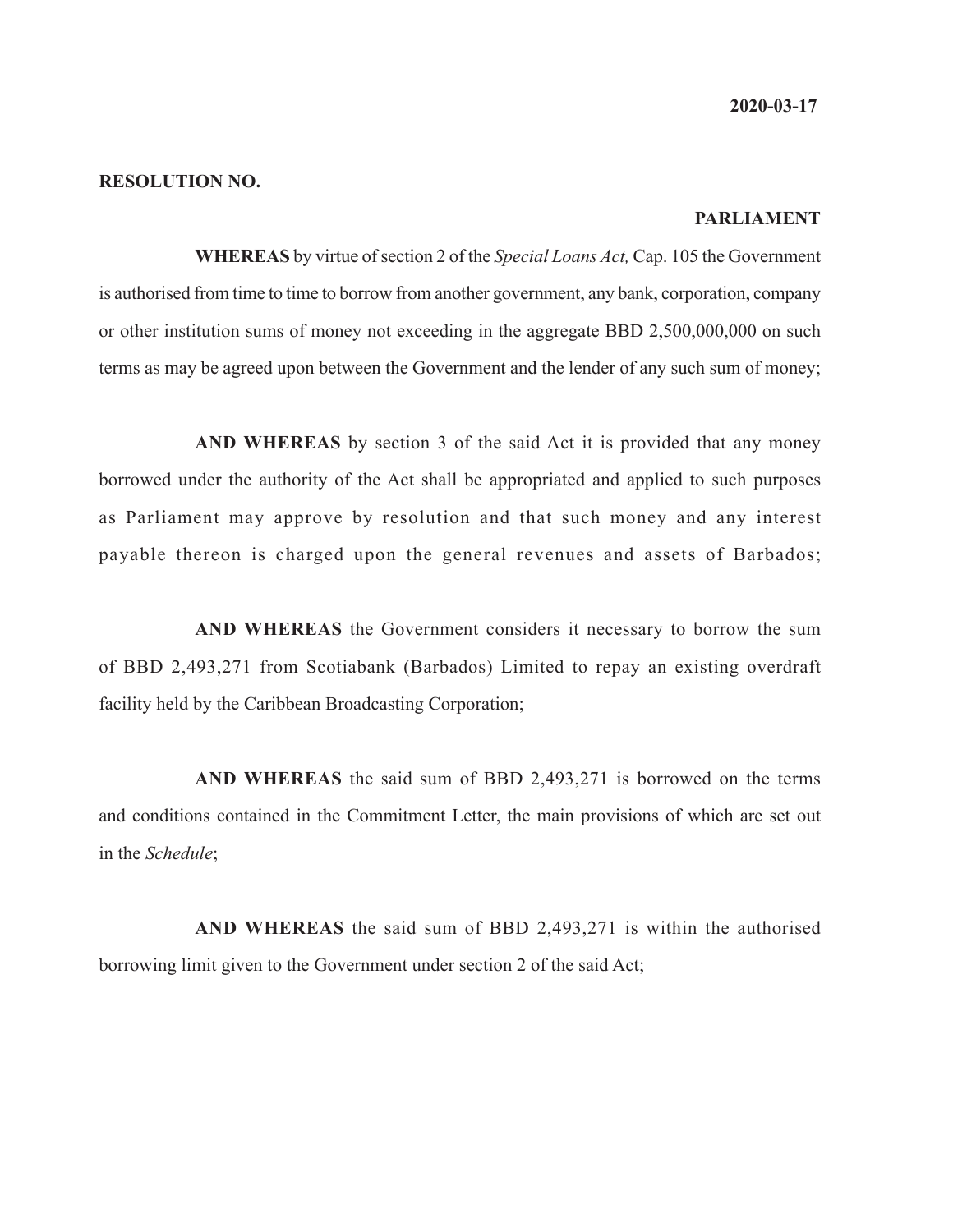**BE IT RESOLVED** therefore that Parliament approve the borrowing of the said sum of BBD 2,493,271 from Scotiabank (Barbados) Limited to repay an existing overdraft facility held by the Caribbean Broadcasting Corporation on the terms and conditions contained in the Commitment Letter, the main provisions of which are set out in the *Schedule*.

**APPROVED** by the House of Assembly this day of , Two thousand and

twenty.

## **Speaker**

**APPROVED** by the Senate this day of , Two thousand and twenty.

**President**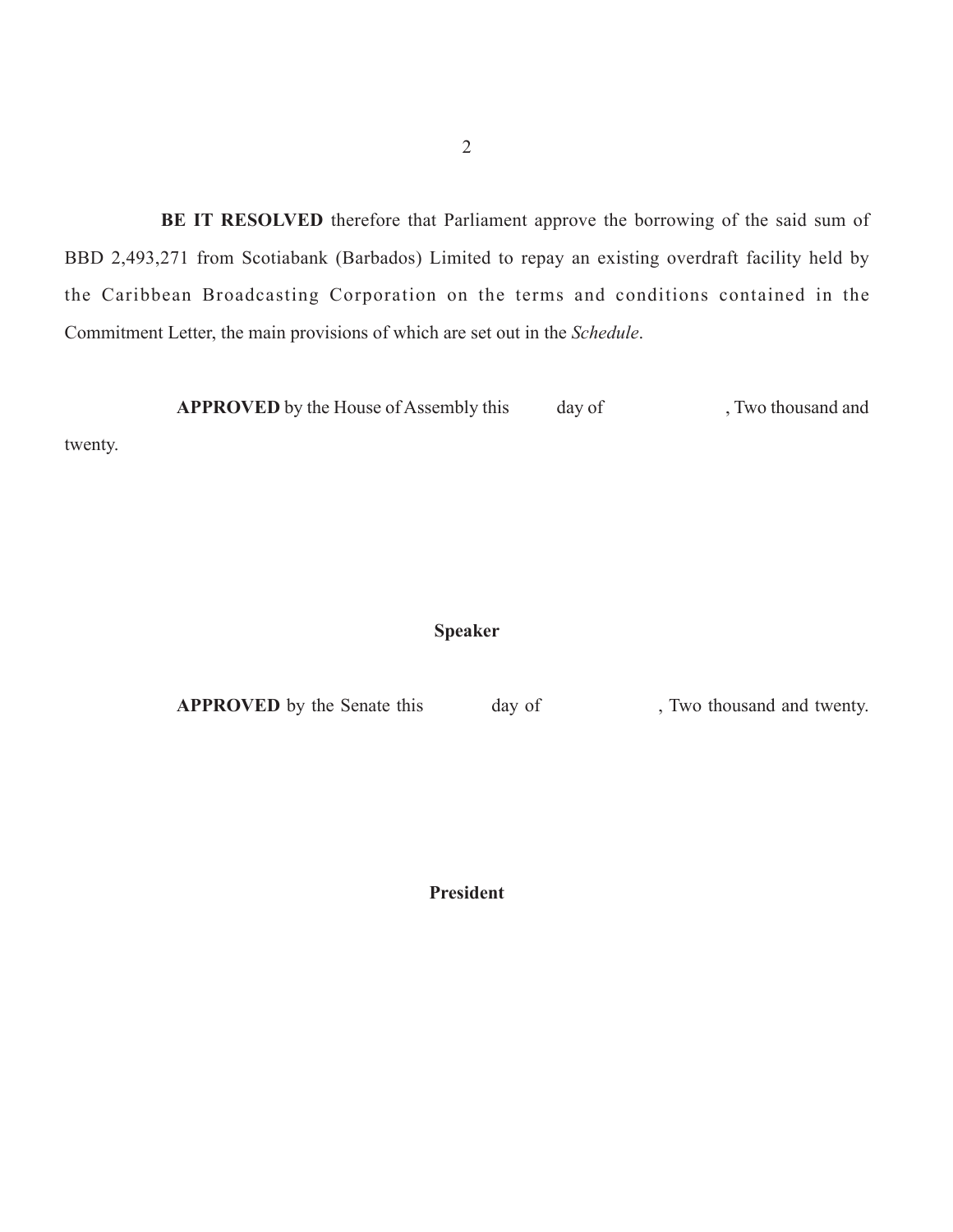### SCHEDULE

# **TERMS AND CONDITIONS**

| Borrower:             | Government of Barbados                                                                                                                                                                                                  |  |
|-----------------------|-------------------------------------------------------------------------------------------------------------------------------------------------------------------------------------------------------------------------|--|
| Lender:               | Scotiabank (Barbados) Limited                                                                                                                                                                                           |  |
| Amount:               | BBD 2,493,271                                                                                                                                                                                                           |  |
| Type:                 | Non revolving term loan                                                                                                                                                                                                 |  |
| Purpose:              | To fully repay and close the operating facility availed to the Caribbean<br><b>Broadcasting Corporation</b>                                                                                                             |  |
| Currency:             | Barbados dollars (BBD)                                                                                                                                                                                                  |  |
| Term and repayment:   | The term of the loan is 18 months.                                                                                                                                                                                      |  |
|                       | The loan shall be repaid by 18 monthly blended principal and interest<br>payments of BBD 144,062.08 each.                                                                                                               |  |
|                       | The balance of the loan together with all accrued interest and amounts<br>outstanding shall be paid on or before the date which is 18 months from<br>the date of the initial advance.                                   |  |
| <b>Interest Rate:</b> | Fixed at 5 per cent per annum.                                                                                                                                                                                          |  |
|                       | Interest payable monthly.                                                                                                                                                                                               |  |
|                       | Interest is calculated on the basis of a calendar year for the actual<br>number of days elapsed, divided by 365.                                                                                                        |  |
|                       | Interest on overdue interest shall be calculated at the same rate as<br>interest on the loan in respect of which interest is overdue plus 2 per cent.<br>Interest shall be compounded monthly and be payable on demand. |  |
| Drawdown:             | Provided all terms and conditions are met, the loan may be drawn<br>down upon presentation of a drawdown notice at least 2 days prior to<br>the requested drawdown date.                                                |  |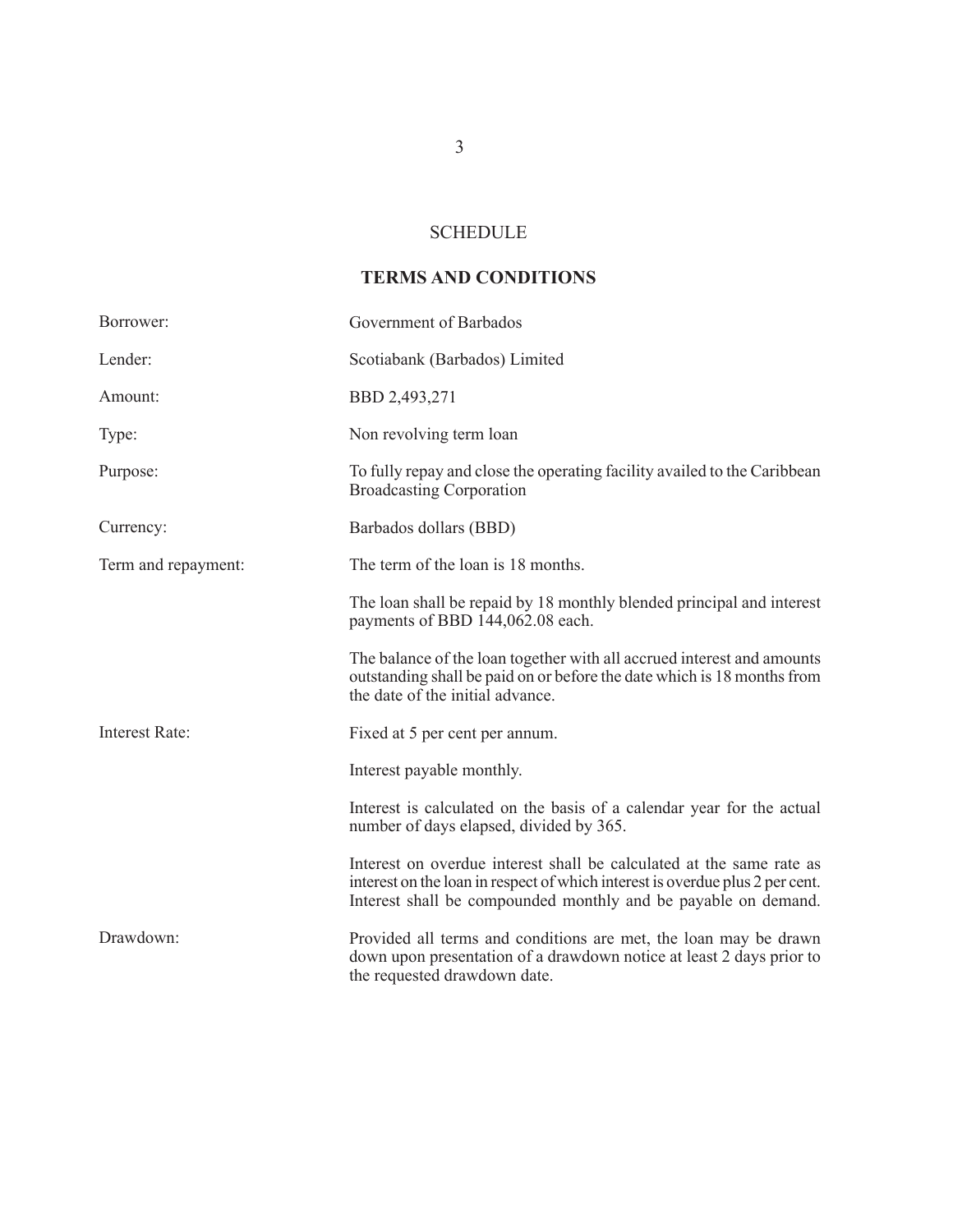4

*Schedule* - (Concl'd)

## **TERMS AND CONDITIONS** - (Concl'd)

| General Security:     |     | Unsecured                                                                                                                                                     |                                                                                                                                                                                                                                                                                                                                                                                                                 |  |  |
|-----------------------|-----|---------------------------------------------------------------------------------------------------------------------------------------------------------------|-----------------------------------------------------------------------------------------------------------------------------------------------------------------------------------------------------------------------------------------------------------------------------------------------------------------------------------------------------------------------------------------------------------------|--|--|
| Conditions precedent: |     | The right of the Borrower to obtain any advance under the loan is<br>subject to:                                                                              |                                                                                                                                                                                                                                                                                                                                                                                                                 |  |  |
|                       | (1) | performance by the Borrower of all its obligations set out in<br>the Commitment Letter which are to be performed prior to any<br>disbursement; and            |                                                                                                                                                                                                                                                                                                                                                                                                                 |  |  |
|                       | (2) | the following documents have been provided and the following<br>conditions have been complied with, each in form and substance<br>satisfactory to the Lender: |                                                                                                                                                                                                                                                                                                                                                                                                                 |  |  |
|                       |     | (a)                                                                                                                                                           | execution of the Commitment Letter by authorised<br>parties of the Borrower and delivery to the Lender;                                                                                                                                                                                                                                                                                                         |  |  |
|                       |     | (b)                                                                                                                                                           | a certificate of an authorised signatory of the Borrower<br>to the effect that the requisite legislative approvals have<br>been obtained to authorise                                                                                                                                                                                                                                                           |  |  |
|                       |     | (i)                                                                                                                                                           | the execution, delivery and performance of the<br>Commitment Letter and any ancillary documents<br>to which the Borrower is a party;                                                                                                                                                                                                                                                                            |  |  |
|                       |     | (ii)                                                                                                                                                          | a named person or persons specified therein and<br>whose specimen signatures appear thereon to<br>sign on behalf of the Borrower, the Commitment<br>Letter and any ancillary documents to which the<br>Borrower is a party, and to give any notices or<br>certificates required in connection therewith and<br>confirming that (such resolutions) are still in effect<br>and have not been varied or rescinded. |  |  |
| Governing Law:        |     | The Commitment Letter and the loan shall be governed by and construed                                                                                         |                                                                                                                                                                                                                                                                                                                                                                                                                 |  |  |

in accordance with the Laws of Barbados.